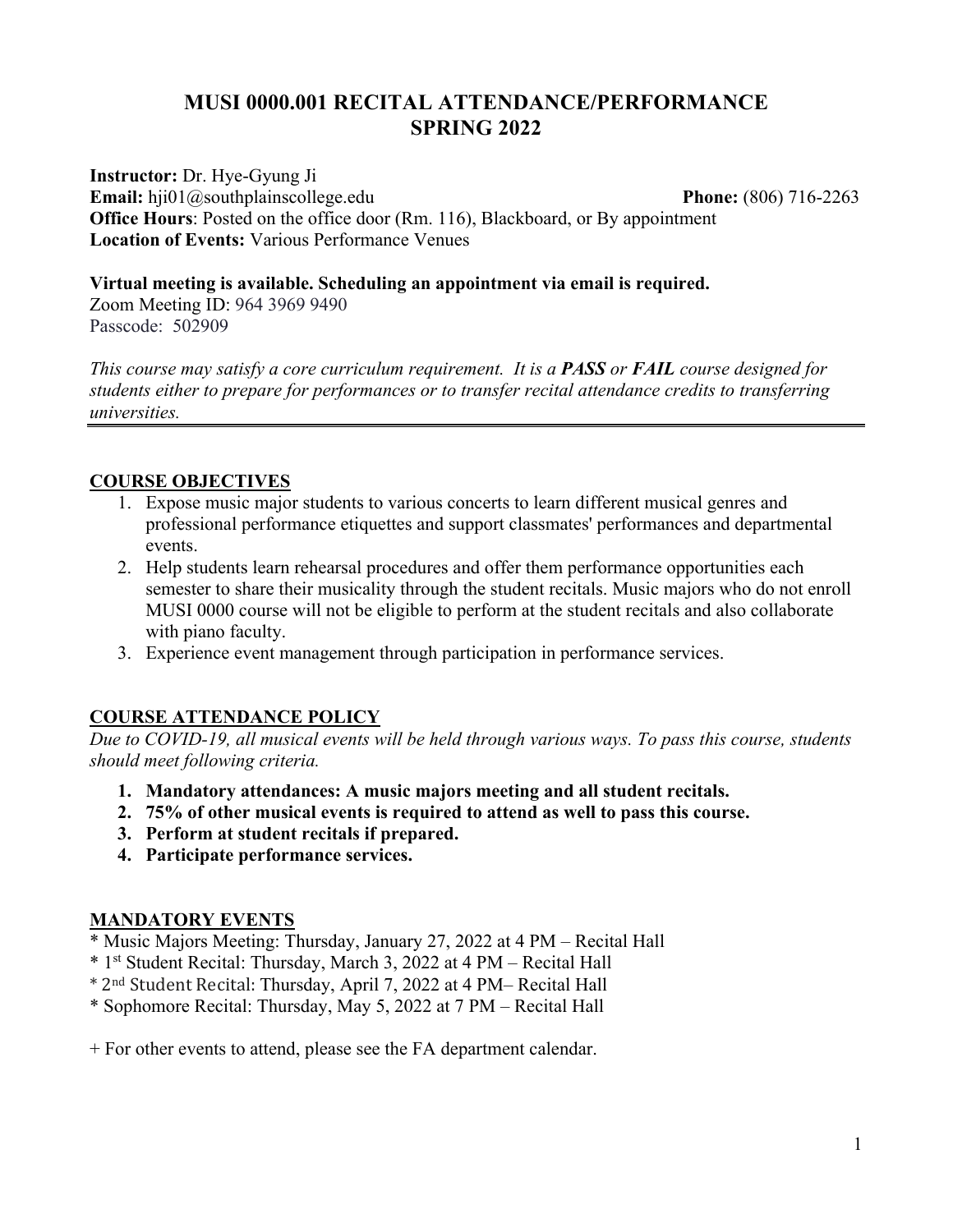## **PERFORMANCE SERVICES**

Every semester, all students have been in charge of accomplishing at least one of performance services as listed below. Detail guidelines for each performance service duty will be uploaded on Blackboard as a separate sheet. The student assistants should arrive no later than 30 min. before the announced event start time and be aware of the duty. The performance service sign-up clip board is located at Dr. Ji's office door.

- 1. **Stage Manager** supervised by Dr. Deborah Gelber (Rm. 117)
- 2. **Usher** supervised by Dr. Hye-Gyung Ji (Rm. 116)
- 3. **Recording Assistant** supervised by Dr. Darin Cash (Rm. 142)

## **COLLABORATIVE PIANIST**

Your pianist will be announced at the beginning of each semester. IT IS STUDENT'S RESPONSIBILITY TO MAKE AN INITIAL CONTACT WITH THE PIANIST AND RECEIVE / UNDERSTAND ACCOMPANIMENT POLICIES.

As soon as your repertoire is chosen for the semester in agreement with your studio professor, please make a copy of your music and submit it to your pianist as soon as possible. To have a reasonable amount of time to prepare the music, the pianist must have your music in advance of the first rehearsal. (Reference to your pianist's accompaniment policy).

## **STUDENT RECITAL APPLICATION**

Students should submit a student recital application form on Blackboard upon the decision of performance date with your studio professor and pianist. Your performance preparation should be proved by your studio professor. **Deadline for the form submission is a week before (Thursday) the student recital that you plan to perform. To cancel your performance, you must notify Dr. Ji immediately, no later than Tuesday morning of the recital week.**

To submit your student recital application form, please follow below steps.

- Log on **Blackboard** and find your **MUSI0000 Course**
- Click on the **Student Recital Info TAB**
- Click on the Student Recital Application Form.docx to download
- Fill out the form and **save it with your last name in the title.** (ex: Ji recital form)
- Back in the Student Recital Info TAB of Blackboard and click on the Bold words, **Student Recital Application**
- In the **Attach Files** section**,** click on browse my computer and attach your saved student recital application form
- Click **Submit**

## **STATEMENT FOR COVID-19**

Anyone with a known exposure should wear a mask for 10 days and should seek a COVID-19 test on day five after exposure. If you test positive or develop symptoms, you should immediately selfisolate and seek a COVID-19 test. Anyone who tests positive is required to self-isolate for five days. Following the five-day isolation period, if you are asymptomatic or your symptoms are resolving, you may return to work or class but should wear a mask for five additional days. If you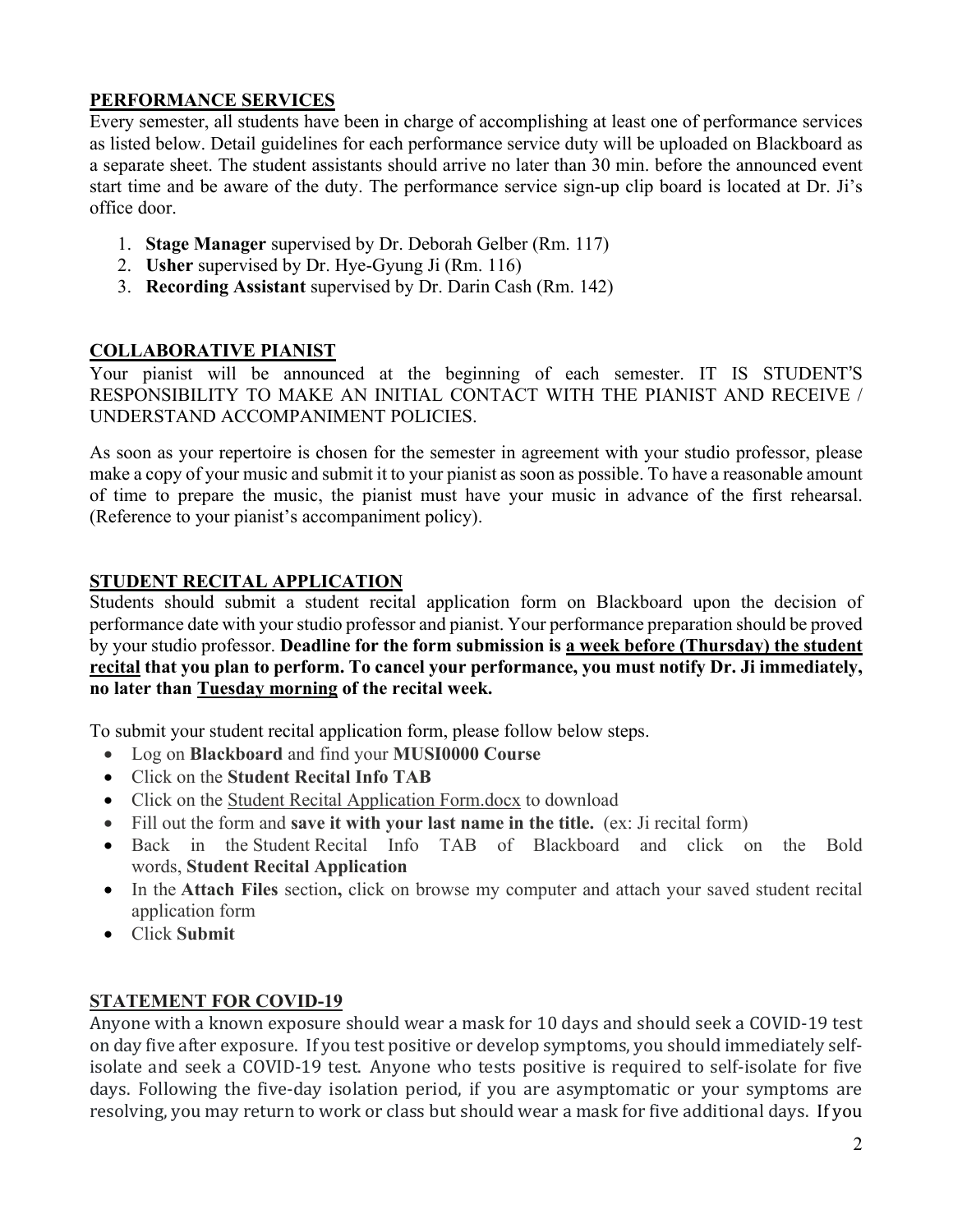are still symptomatic, please contact DeEtte Edens, Associate Director of Health and Wellness, prior to your return date. (806) 716-2376 or  $dedens@southplain scollege.edu$ 

Please immediately notify your instructor, supervisor, and DeEtte Edens (Associate Director of Health and Wellness) any time you test positive for COVID-19.

We ask that everyone continue to practice regular hand washing, cover coughs and sneezes, and distance when they are able. We also strongly recommend vaccinations and face coverings to increase personal protection.

### **DYVERSITY STATEMENT**

In this class, the teacher will establish and support an environment that values and nurtures individual and group difference and encourages engagement and interaction. Understanding and respecting multiple experiences and perspectives will serve to challenge and stimulate all of us to learn about others, about the larger world and about ourselves. By promotingdiversity and intellectual exchange, we will not only mirror society as it is, but also model society as it should and can be.

### **NON-DISCREMINATION STATEMENT**

South Plains College does not discriminate based on race, color, national origin, sex, disability or age in its programs and activities. The following person has been designated to handle inquiries regarding the non-discrimination policies: Vice President for Student Affairs,South Plains College -1401 College Avenue, Box 5, Levelland, TX 79336, 806-894-9611.

### **DISABILITIES STATEMENT**

Students with disabilities, including but not limited to physical, psychiatric, or learning disabilities, who wish to request accommodations in this class should notify the Disability Services Office early in the semester so that the appropriate arrangements may be made. In accordance with federal law, a student requesting accommodations must provide acceptable documentation of his/her disability to the Disability Services Office. For more information, call or visit the Disability Services Office at Levelland Student Health & Wellness Center 806-716-2577, Reese Center (also covers ATC) Building 8: 806-716-4675, Plainview Center Main Office: 806-716 4302 or 806-296-9611, or the Health and Wellness main number at 806-716-2529.the Student Health & Wellness Office, (806) 716-2577.

### **Title IX PREGNANCY ACCOMDATIONS STATEMENT**

If you are pregnant, or have given birth within six months, Under Title IX you have a right to reasonable accommodations to help continue your education. To activate accommodations you must submit a Title IX pregnancy accommodations request, along with specific medical documentation, to the Director of Health and Wellness. Once approved, notification will be sent to the student and instructors. It is the student's responsibility to work with the instructor to arrange accommodations. Contact the Director of Health and Wellness at 806-716-2362 or email cgilster@southplainscollege.edu for assistance.

### **CAMPUS CONCEALED CARRY**

Upon the Constitutional Carry Law (Governor Abbott recently signed into law the Texas Firearm Carry Act of 2021, which has been commonly referred to as the "Constitutional Carry Law." As a result,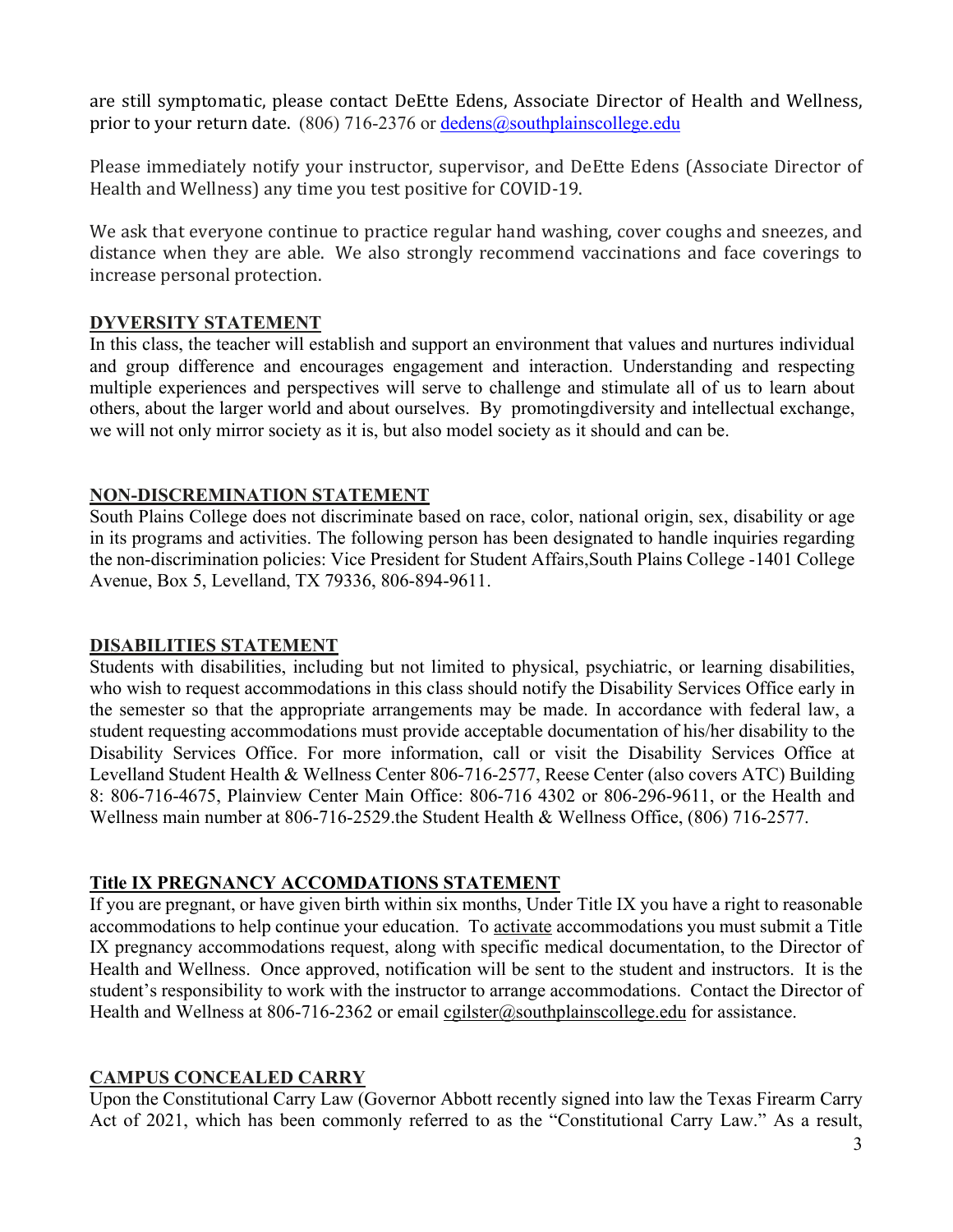effective Sept. 1, 2021, persons 21 or older to carry a holstered handgun in public without a handgun permit or license to carry.), it is important to clarify, that this new law, does not remove the requirement to possess a valid Texas License to Carry to lawfully carry a concealed firearm into a South Plains College building, and it does not allow for the open carry of a firearm into an SPC building by anyone other than a Texas Peace officer in commission of duties and South Plains College Security Guards in Commission of duties. For additional information regarding SPC firearm policies and laws and regulations please visit: http://www.southplainscollege.edu/campuscarry.php

Pursuant to PC 46.035, the open carrying of handguns is prohibited on all South Plains College campuses. Report violations to the **College Police Department at 806-716-2396 or 9-1-1**.

**SPC POLICE CHIEF DIRECT NUMBER:** Nickolis Castillo (806) 523-7039